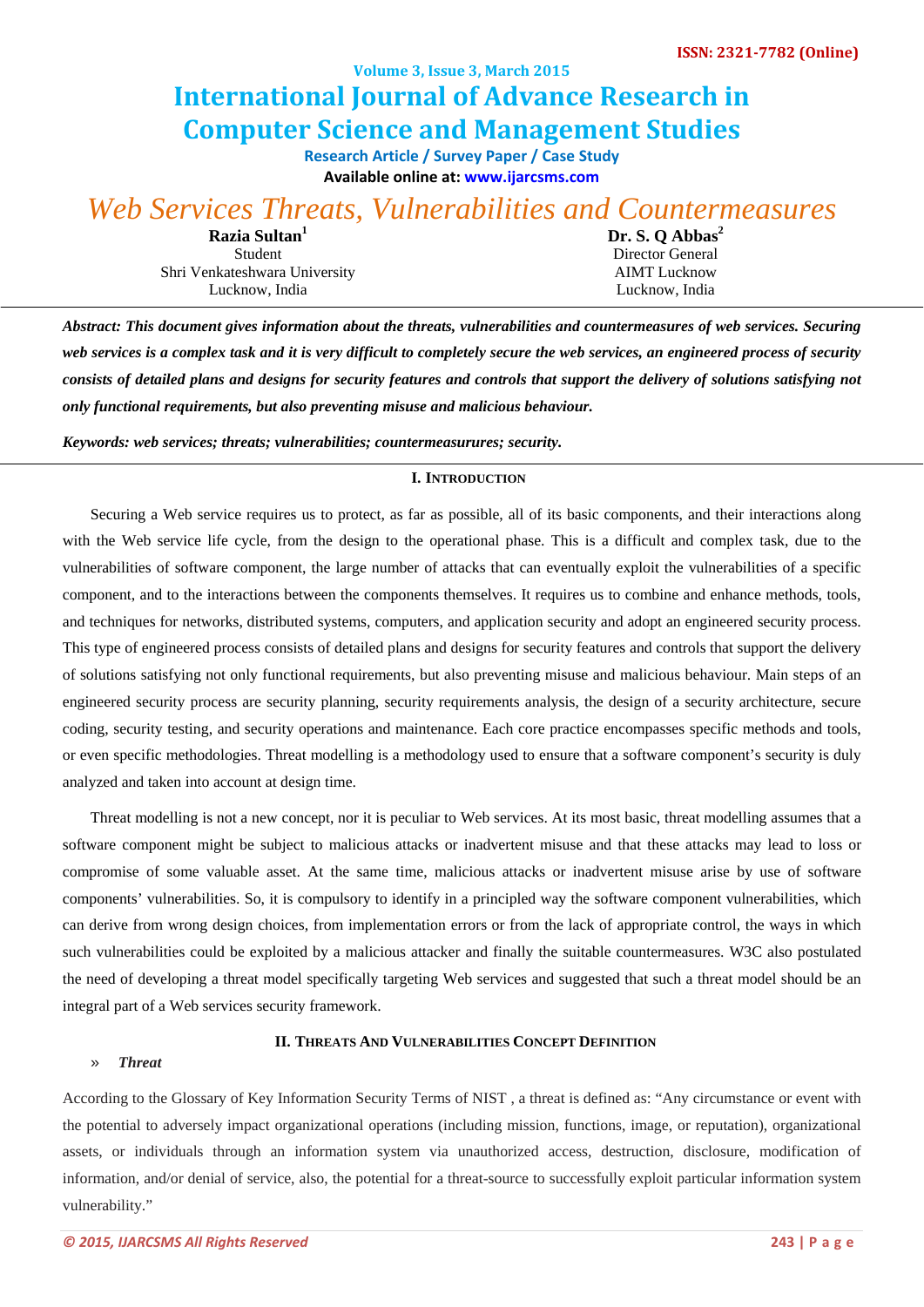## » *Vulnerability*

A vulnerability can be defined as a "Weakness in an information system, system security procedures, internal controls, or implementation that could be exploited or triggered by a threat source.

A vulnerability is also commonly defined as a flaw in a software component that can be exploited by an adversary, giving raise to a threat. The former definition is more general, since it considers not only software components vulnerabilities but so equally relevant organizational aspects. Vulnerability is a software mistake that can be *directly* used by a hacker to gain access to a system or network, while the exposure is a configuration issue or a software mistake that does not allow an attacker to directly compromise a system or a resource, but that could be used as a primary point of entry of a successful attack, and that violates a reasonable security policy.

# » *Attack*

An attack, referred to also as *intrusion* or *exploit*, can be defined as an assault to a system that derives from an intentional use of a vulnerability.

# » *Attack cost*

The cost of an attack can be defined as a measure of the effort to be expended by the attacker, expressed in terms of her expertise, resources and motivation.

» *Incident -* An incident is the result of a successful attack.

## » *Countermeasure*

A countermeasure can be thought as any organizational action or tool able to mitigate a risk deriving from one or more attack classes intended to exploit one or more classes of vulnerabilities.

## *Software components vulnerabilities can be broadly classified as:*

1. *Software defects*. They can be further refined in:

- *Design flaws*, that is, design decisions made at the design time that create an inherently insecure system. An example of architectural level error for session-based systems, leading to a vulnerability, is the generation of easily guessable session identifiers (i.e. using a counter and not a random number).
- *Coding errors,* that can be traced back to the lack of appropriate controls in the code that may lead to a variety of errors including for example buffer overflows or race conditions.
- *Configuration errors,* They are becoming the major source of vulnerabilities.

This is not surprising, since software components are more and more driven by configurations which are becoming quite complex to manage.

# *Configuration errors can be further classified in:*

*• Unnecessary (or dangerous) services*. Since it is usually easier to install a software component with its default configuration, systems are often configured to bring up services and allow connections that are not strictly required.

*• Access control misconfiguration*. Complex systems might have elaborate access control policies based on groups and/or roles and permissions. Properly configuring reference monitors, which is the engines enforcing access control decisions and enforcement, is a complex and error-prone task.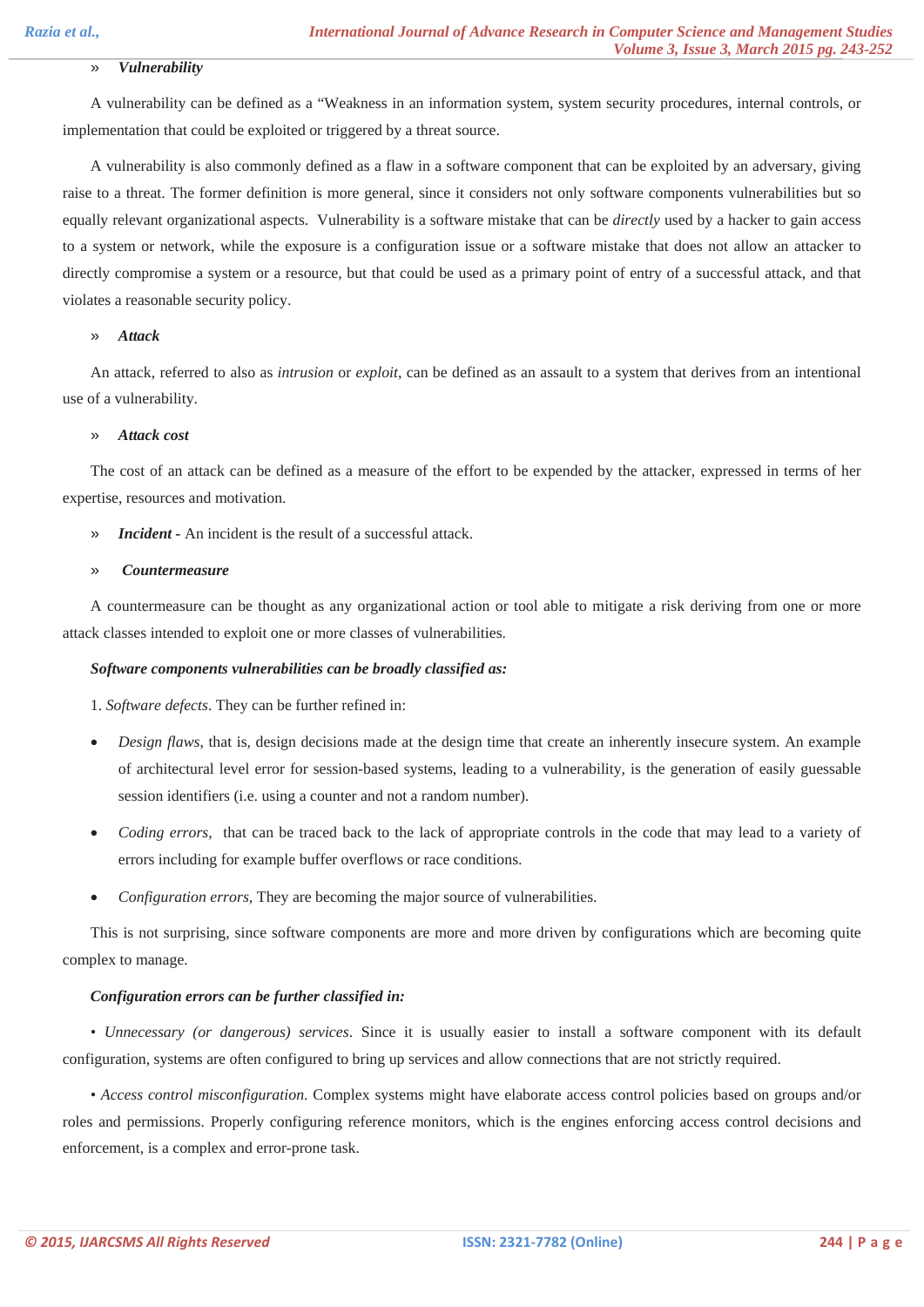# **III. THREAT MODELLING**

Threat modelling is a methodology to identify, assess and document the threats, attacks, vulnerabilities, and countermeasures in the context of a software component life cycle. The overall goals of threat modelling are to reduce security risks during design, development and operations and to help making trade-offs in key engineering decisions.

 In a Web service setting, threat modelling might be applied to any software component of the Web service stack, from the HTTP processor to the Web application. While the components that constitute the infrastructure of a Web service, such as the HTTP processor, the XML parser, the SOAP processor, etc., benefit from being developed by large organizations which can afford the costs of security, Web applications are mostly developed as a custom component. Web applications are one of the weakest components of the Web service stack, since development teams often operate under tight time and/or resource constraints that may also include the lack of security trained personnel. The situation is worsened when security functions, such as authorization, are implemented by the Web application itself.

However, applying threat modelling to Web application requires to provide a structured framework for the security analysis. A first step in this direction is to organize threats and vulnerabilities in a set of categories, corresponding to security or security related functions. Such functions could be directly implemented by the application, or could be implemented by the infrastructure and used by the application. Depending on the application security requirements, vulnerability categories can be used during the application design phase to check which specific security functions must be implemented. At the same time, vulnerability categories can provide indications about the threats that could result from the exploitation of one or more vulnerabilities deriving from having decided to not implement one or more security functions.

**Input validation Controls** that the application should perform on its input: lexical, syntactical and type checks; input integrity; input origin (does it come from a valid user?)

**Authentication** Entity authentication checks: does the application properly authenticate the sender of the input data; does the application authenticate the users?

**Authorization** Does the application verify that the requesting users can legitimately access/use the resource they are requesting?

**Configuration Management** Does the application run with the least needed privileges?

Does the application connect to the proper database? If the application uses its own configuration data, are they stored and accessed in a secure way?

Sensitive Data If the application manages sensitive data, does the application use suitable techniques to protect confidentiality and integrity of data in transit and of data at rest?

**Session Management** Does the application manage sessions? If so, are sessions properly protected?

**Cryptography** Does the application properly use cryptography to protect data and messages confidentiality and integrity?

**Exception management** Does the application fail securely? Does the application properly manage error information reported to the user to avoid information leakage?

#### **Auditing and Logging**

Does the application keep a record of who did what?

Threat modelling is an iterative process that starts during the early phase of the design of the application and continues throughout the application life cycle. The iterative nature of the threat modelling process stems from the difficulty of identifying all possible threats in a single pass and from the need to accommodate changes to the application over its lifetime.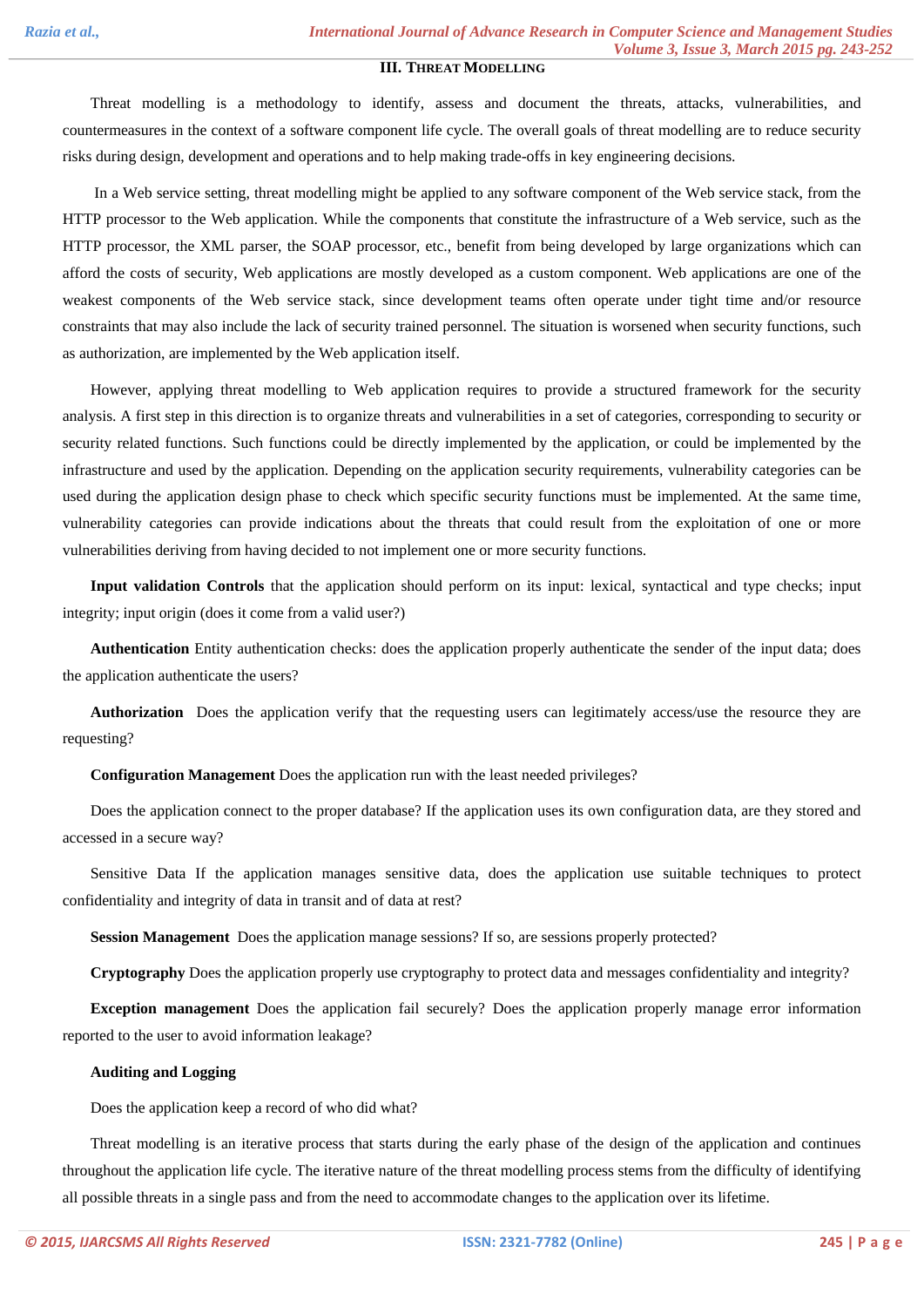# *Building a threat model involves the following steps ,*

- 1. Identify the valuable assets.
- 2. Define the security objectives.
- 3. Create an architecture overview of the Web application (or of the software component at hand).
- 4. Create a security profile of the Web application (or of the software component at hand).
- 5. Identify threats and vulnerabilities.
- 6. Document threats and vulnerabilities.
- 7. Rate the threats.

The final output of threat modelling is a threat model document. A threat model document consist of a definition of the architecture of the application and of a list of threats for the application scenario. A threat model document supports the various members of the project team in assessing the security architecture of the system, and provides a basis for a penetration test plan and for the code review activity.

The threat model constitutes the input for the identification and the evaluation of the suitable countermeasures, where the evaluation can encompass not only the countermeasures' technical aspects but also their cost/benefit ratio.

#### *Identifying the assets*

The goal of this step is to identify the assets that must be protected from attacks. It is worth noting that such assets could be resources directly managed by the Web application, resources that could be someway indirectly accessed through the application, as well assets related to the business, such as the company reputation, which do not have a direct electronic embodiment.

#### *Defining the security objectives*

Security objectives are strictly related with the definition of the level of confidentiality, integrity and availability required for the valuable information assets and for the information systems managing them. Defining security objectives, in turn, requires categorizing the relevant information types and information systems. As for this aspect, the U.S. Federal Information Processing Standard, Standards for Security Categorization of Federal Information and Information Systems identifies three security categories, confidentiality, integrity and availability, respectively. Security objectives derive from the estimate of the impact of a security breach, that is, a confidentiality, integrity and availability breach, on the valuable information assets.

#### *Creating an architecture overview*

The main goal of this step is to identify and document the functions of the application, its architecture, its physical deployment configuration and the subsystems that it uses.

#### *Create a security profile of the Web application*

In this step a security profile for the application is created, according to the chosen vulnerability categorization.

## **Decomposition and security profile**

Crucial activities in this phase are the identification of the Web application entry and exit points, which broadly represent the applications' perimeter, and for each of them, the level of trust associated with the external software entities which the input originates from or the applications' output is directed to. An entry points is a location where data or control is transferred between the application being modelled and another subsystem. Trust level is basically related to whether the external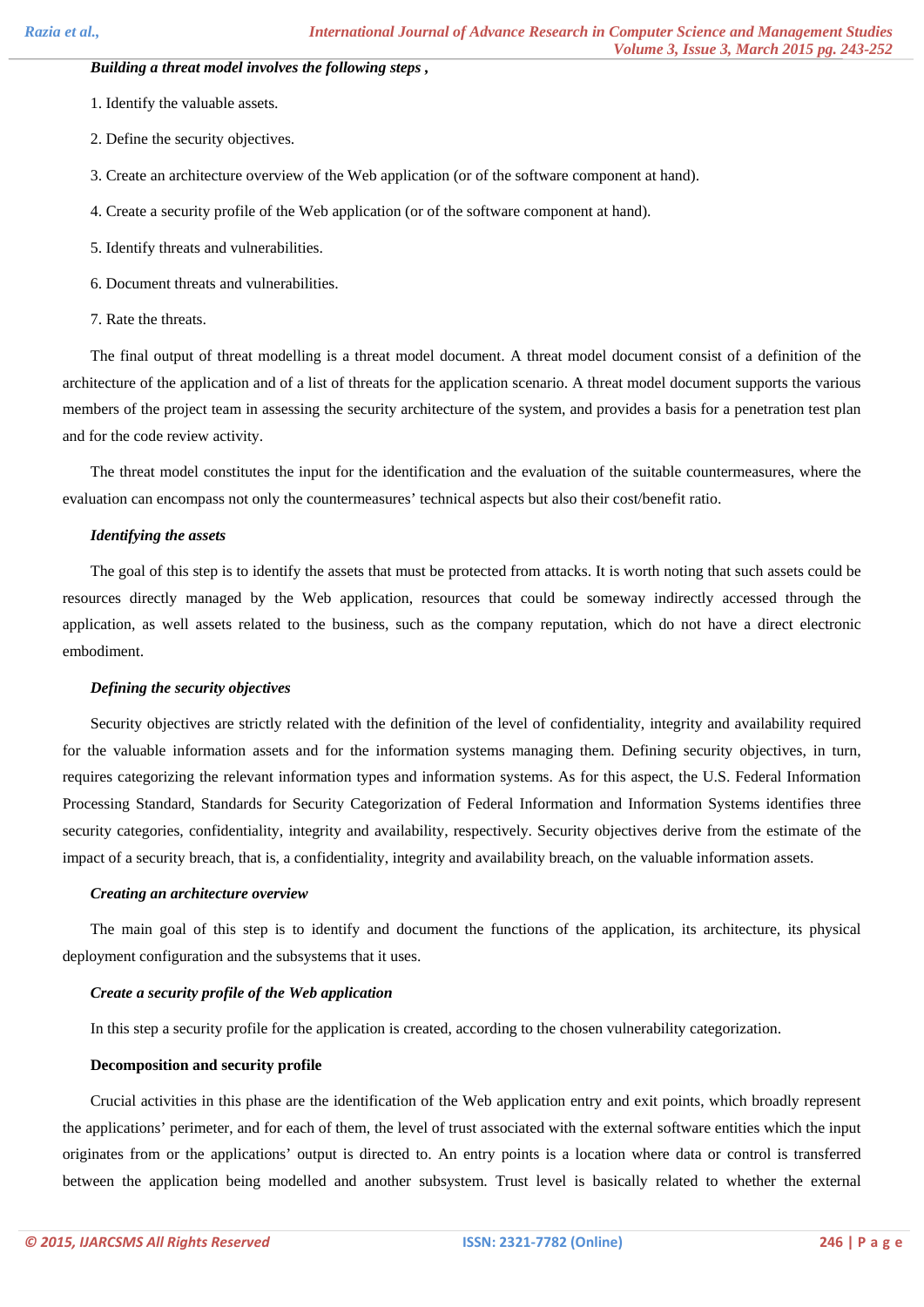subsystem is authenticated or not and to the privileges it has. Trust levels are needed to identify data flows that are potentially malicious, and thus need to be more thoroughly validated by the application.

## *Identify the threats*

In this step, the security or security related functions implemented or used by the application are analyzed in order to discover possible threats. According to Microsoft guidelines, this activity should ideally be carried out by a team consisting of application architects, security professionals, developers, testers, and system administrators. The main output of this step is a threat profile, which identifies the likely paths of attack. Attacks can be also analyzed, and categorized, with respect to the objectives an attack may intend to achieve. For example, Microsoft describes these objectives by using the STRIDE (Spoofing, Tampering, Repudiation, Information Disclosure, Denial of Service, Elevation of privilege)

**Spoofing:** The illegal access and use of a user's identitification or authentication information, such as the user's username and password.

**Tampering** (also called integrity threats) an unauthorized modification of data. Examples include making unauthorized changes to persistent data, such as that held in a database, or altering data as it flows between two computers over an open network, such as the Internet. Repudiation the ability of users (legitimate or otherwise) to deny that they performed specific actions or transactions. An example is a user performing an illegal operation in a system that can't trace the prohibited operations.

Information disclosure the unwanted exposure of private data.

**Denial of service** the process of making a system or application unavailable.

**Elevation of privilege**, it occurs when a user with limited privileges assumes the identity of a privileged user to gain privileged access to an application and thereby he/she has the ability to compromise or destroy an entire system.

For each threat category STRIDE provides guidelines as to the appropriate countermeasures to adopt in order to reduce the risk. Most common known threats can also be grouped based on the component which may be subject to the threat, that is, the network, the host, and the application. Such categorized threat lists can provide a more focused framework to conduct the security analysis.

Categorized lists of known threats include common well known threats.

For each category, in order to identify other possible threats, other techniques based on *attack trees* and *attack patterns* can be used. *Attack trees* represent the possible paths followed by an attack as trees. The root node of such a tree is the global goal of an attacker. Children of a node are refinements of this goal, and leafs represent goals that can no longer be refined. Attack trees provide a formal methodology for analyzing the security of systems and subsystems, to capture and reuse expertise about security, and to respond to changes in security requirements. Attack trees can become complex, especially when dealing with specific attacks. A full attack tree may contain hundreds or thousands of different paths all leading to completion of the attack. Although the creation of an attack tree may require substantial security expertise and practice, attack trees, once organized in a library, can provide a reusable knowledge base and so contribute to an engineered approach to security.

*Attack patterns* are a mechanism to capture and communicate the attackers perspective. They describe common methods for exploiting software that can occur in a variety of different contexts, and apply the problem-solution paradigm of design patterns . An attack pattern is based on the analysis of observed attack exploitations, and usually contains the following information:

*•* Pattern name and classification;

*•* Attack prerequisites;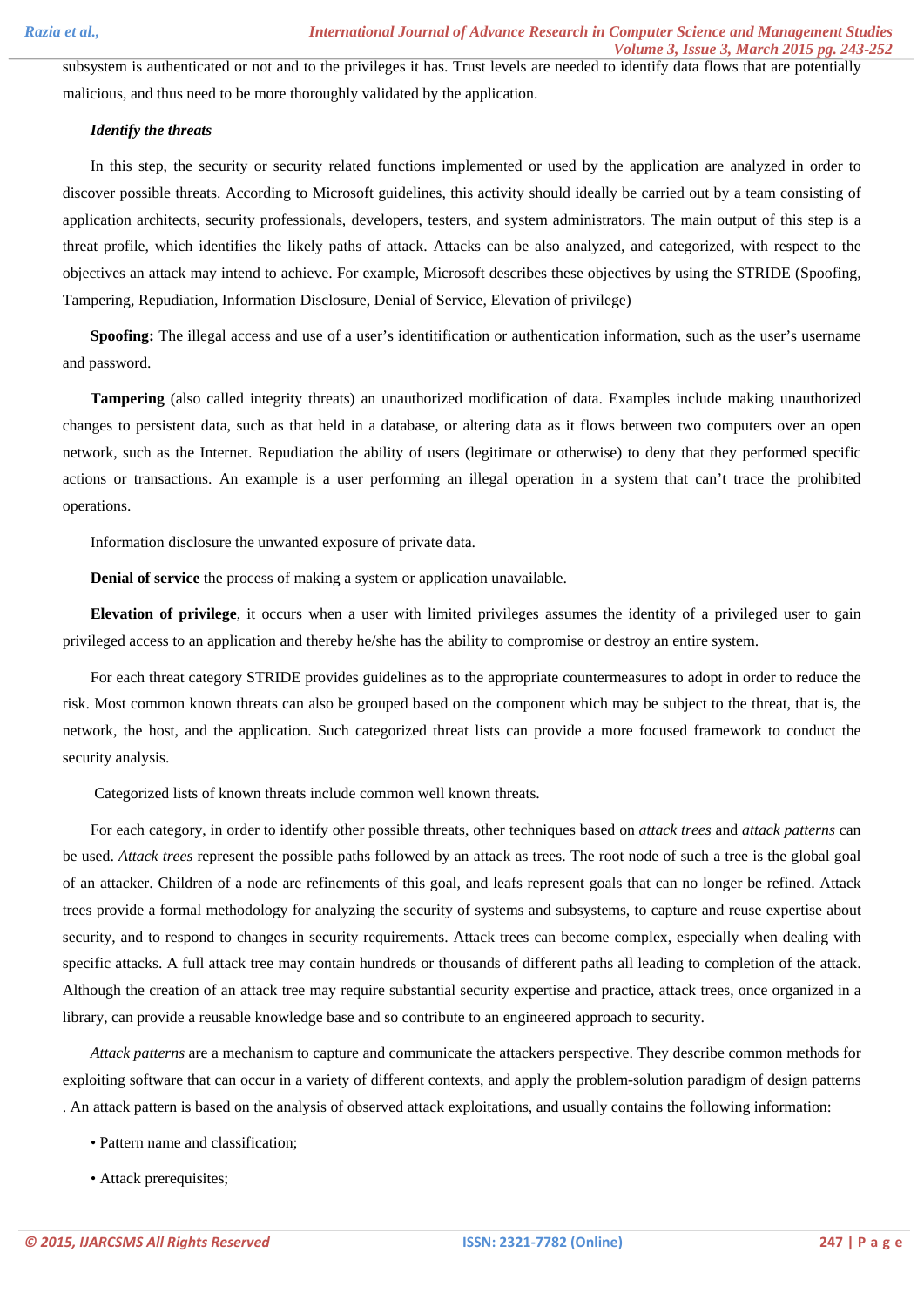- Attack Description;
- Targeted vulnerabilities or weaknesses;
- Method of attack;
- Attacker goal;
- Attacker skill level required;
- Resources required;
- Blocking solutions;
- Context description.

To promote the standardization of attack pattern description and their use in the secure software development, attack patterns are being enumerated and classified by the Common Attack Pattern Enumeration and Classification (CAPEC) initiative sponsored by the Department of Homeland Security (DHS) and led by Cigital.

Altogether, the information provided by attack trees and attack patterns about the methods of attacks, the required attacker skill level, and the resources needed to conduct the attack represent one of the perspectives to be taken into account when rating threats and vulnerabilities.

#### *Rating threats*

The final step of threat modelling is rating discovered threats based on the risk they pose to the identified valuable assets, whose confidentiality, integrity, and availability should be assured. Rating threats is not a simple task, because it depends on multiple factors, such as the set of existing known vulnerabilities, the estimate of the likelihood of attacks, the estimate of the potential impact of an attack against valuable assets, to mention just a few. In principle, each perspective requires to define possibly multiple metrics. As to Microsoft guidelines, they suggest to evaluate the risk as the product of the probability of the threat occurrence and the damage potential, which is an estimate of the adverse effect of a threat occurrence on the valuable assets.

#### *Countermeasures*

Countermeasures are the controls and techniques to adopt in order to mitigate or prevent the exploitation of known and/or unknown vulnerabilities of a specific software component. Countermeasures could encompass both organizational processes and technical tools. The adoption of a secure software development methodology or security design guidelines is an example of an organizational countermeasure. As for the identification of countermeasures in the threat modelling process, the security profile of the Web application provides the input to identify the countermeasures to adopt against the identified vulnerabilities and threats.

Microsoft guidelines define an initial list of countermeasures for each threat category described by STRIDE, or for each vulnerability category of the categorized threat lists, respectively. Countermeasures mainly take the form of security guidelines the application or the security subsystem should comply to (for example, the authentication subsystem should not transmit the password over the network). Countermeasures are further specialized depending on the specific system component under analysis, namely the network, the host or the application. As far as Web applications are concerned, we already observed that a vulnerability category can be viewed as security or security-related functions directly implemented by the application or used by the application and provided by the (security) infrastructure. In an ideal world, authentication, access control, auditing and logging, cryptographic key generation and management should be implemented as functions or services of a security infrastructure provided as an integral part of the middleware. In such ideal scenario the application should take care of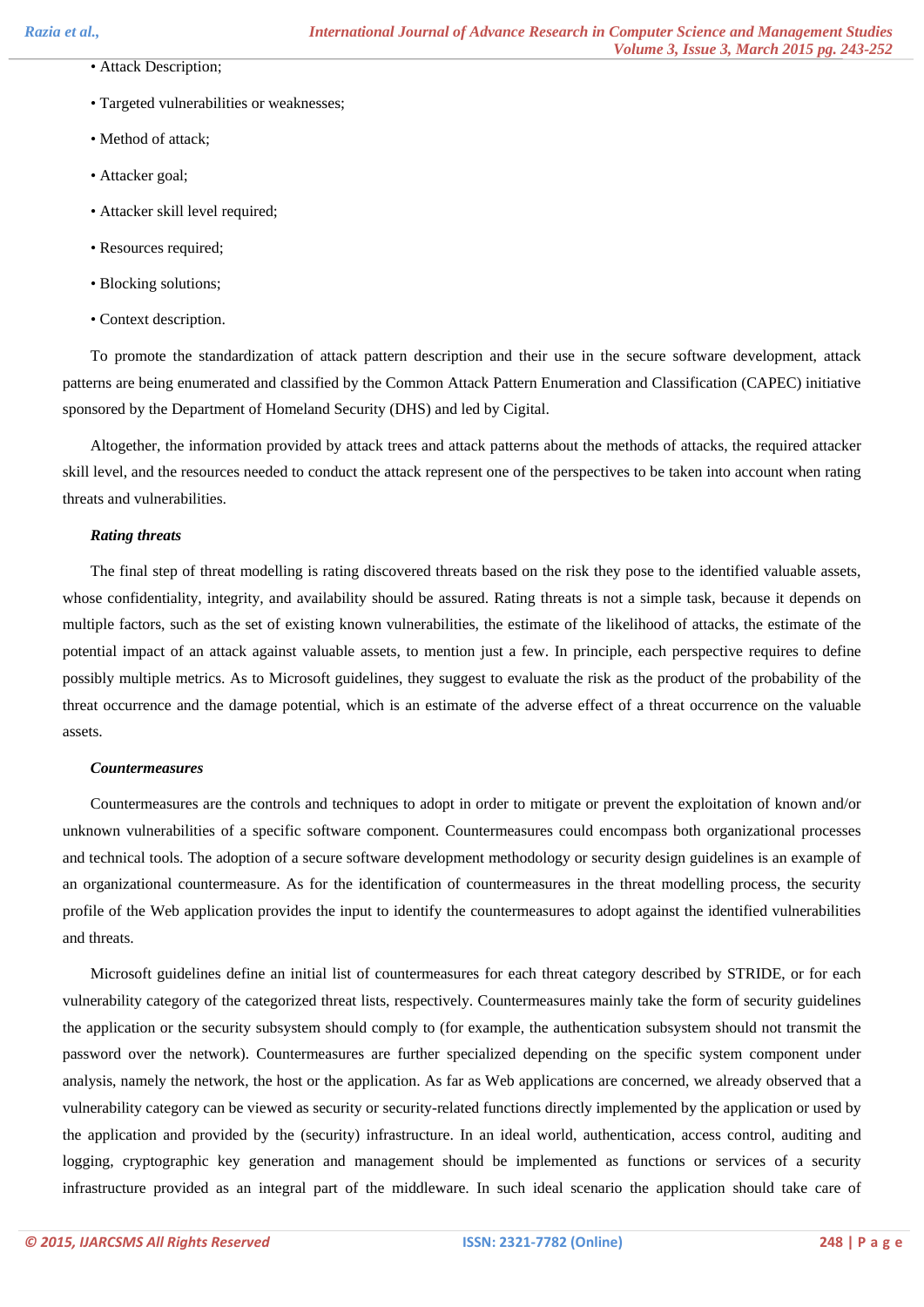implementing by itself only the security controls and countermeasures strictly dependent from the application semantics which cannot be fully implemented by the infrastructure, such as application input validation, application configuration management, exception management. It is worth noting, however, that even though the security functions provided by the middleware are becoming more and more reach and complete, providing a general purpose, customizable authorization mechanism as a security infrastructure service is still an open issue. As a consequence, Web applications continue to implement by themselves authorization functions, relying upon authorization mechanisms provided by the Operating System or by the DBMS, such as RBAC-based authorization mechanisms.

Countermeasures, both organizational and technical ones, can be also classified according to when they are used during the Web application life cycle, namely:

*•* **Development-time countermeasures**. Examples of technical tools that can be used in the development phase are code analyzers, penetration test tools and vulnerability scanners. The first obviously requires the availability of the source code of the application or of the software component at hand, while the last can also be used for applications and or software components acquired from third parties, and for which the source code is not available.

*•* **Deployment-time countermeasures**. These countermeasures encompass the activities and the related supporting tools that allow to ascertain the correct configuration of the Web application and of the diverse software components of the Web service stack.

*•* **Run-time countermeasures.** Vulnerability analysis tools, including intrusion detection and prevention systems (IDS/IPS) and file integrity checkers are examples of tools in this category

## **IV. THREAT AND VULNERABILITIES METRICS**

Once vulnerabilities are identified and classified, there is the need to determine their severity and hence, indirectly, the security (or the insecurity!) of the specific system at hand. Rating vulnerabilities, that is, defining a vulnerability metrics, is a difficult task. The severity of a given vulnerability depends upon several factors. These factors are related to the amount of resources needed by a potential attacker, including the skill that the attacker should have, and hence to the attack cost, and to the estimated extent of the damage to the organization's valuable assets in case of an exploitation of the vulnerability.

Dealing with known vulnerabilities, different vendors may adopt different methods for rating software vulnerabilities in their bulletins or advisories; the same situation also arises for different vulnerability databases. The consequence is that IT system and application managers, who are in charge of managing large and heterogeneous systems, lack consistent indications to prioritize the vulnerability to be addressed.

## *Vulnerabilities are classified into four categories, namely:*

*•* **Critical:** A vulnerability whose exploitation could allow the propagation of an Internet worm without user action.

• **Important:** A vulnerability whose exploitation could result in compromise of the confidentiality, integrity, or availability of user data, or of the integrity or availability of processing resources.

• **Moderate.** Exploitability is mitigated to a significant degree by factors such as default configuration, auditing, or difficulty of exploitation.

*•* **Low**: A vulnerability whose exploitation is extremely difficult, or whose impact is minimal.

*US-CERT Vulnerability Metric* uses a quantitative metric and scores the severity of a vulnerability by assigning to it a number between 0 and 180. This number results from several factors reported by the users, including:

*•* The degree of diffusion of information or knowledge about the vulnerability.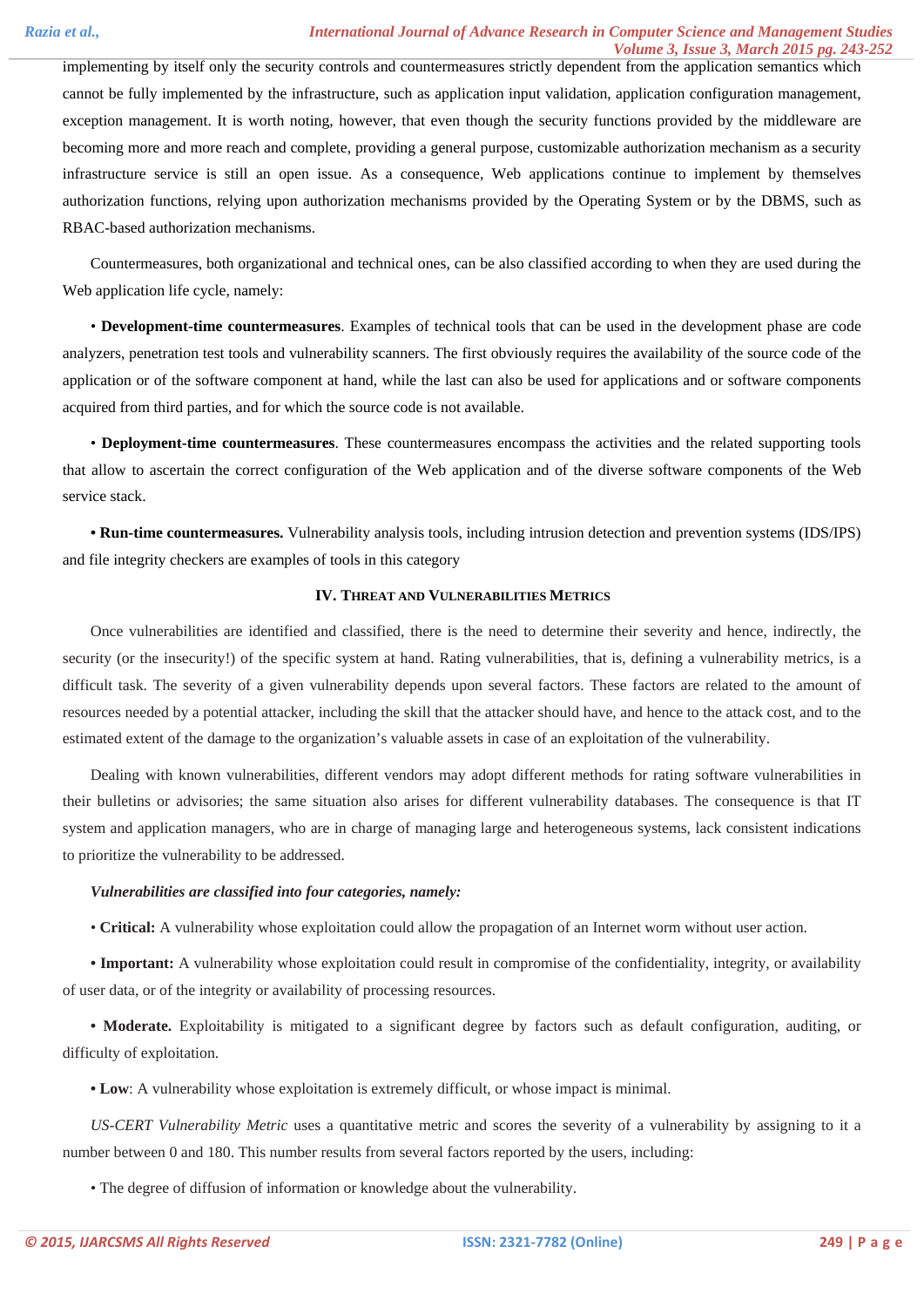- Whether incidents reported to US-CERT were caused by the exploitation of the vulnerability.
- The risk to the Internet infrastructure deriving from the vulnerability.
- The number of systems on the Internet at risk because of the vulnerability.
- The impact of exploiting the vulnerability.
- Whether the vulnerability can be easily exploited.
- The preconditions required to exploit the vulnerability.

As described on the US-CERT Web page, the factors above are attributed with approximate values that may differ significantly from one site to another, and hence users are suggested not to rely solely upon this metric for prioritizing vulnerabilities. However, the factors above are used by US-CERT for separating the very serious vulnerabilities from the large number of less severe vulnerabilities described in its database. Typically, vulnerabilities with a metric greater than 40 are candidates for US-CERT Technical Alerts. The factors above described are not all equally weighted, and the resulting score is not linear (a vulnerability with a metric of 40 is not twice as severe as one with a metric of 20).

## *Common Vulnerability Scoring System*

The Common Vulnerability Scoring System (CVSS) aims at providing an open framework for measuring the impact of IT vulnerabilities. CVSS is based on a quantitative model in order to ensure repeatable and consistent measurement of the vulnerabilities' impact. Two common uses of CVSS are prioritization of vulnerability remediation activities and the calculation of the severity of vulnerabilities discovered on a given system. CVSS is composed of three metrics groups: base, temporal, and environmental, each consisting of a set of metrics. The base metrics group represents characteristics of a vulnerability that are constant over time and user environments. This group includes six metrics. The first one, the access vector metric, reflects the type of access (local/adjacent; network/network) which the attacker has to use in order to exploit the vulnerability. The second one, the access complexity metric, measures the complexity of the attack required to exploit the vulnerability once an attacker has gained access to the target system. The third one, the authentication metric, measures the number of times an attacker must authenticate to a target before exploiting a vulnerability. The fourth one, the confidentiality impact metric, measures the impact on confidentiality of a successfully exploited vulnerability. The fifth one, the integrity impact metric, measures the impact to integrity of a successfully exploited vulnerability. The sixth one, the availability impact metric, measures the impact to availability of a successfully exploited vulnerability.

The temporal metrics group tries to capture the threat deriving from the time-changing characteristics of a vulnerability. This metrics group encompasses three metrics, the exploitability, the remediation level, and the report confidence metrics, respectively. The first one measures the current state of exploit techniques or code availability, which may range from the exploit being only theoretically possible, to the existence of publicly available details about how to build code that performs the exploitation. The second one allows one to take into account the existence of temporary fixes (workarounds or hotfixes) or of official patches or upgrades. The third one measures the degree of confidence in the existence of the vulnerability and the credibility of the known technical details. The metrics above are optional and do not concur to the calculation of the overall score.

The environmental metric group captures the characteristics of a vulnerability that are relevant and unique to a particular user environment. These metrics are optional and do not concur to the calculation of the overall score.

The Collateral Damage Potential metric measures the potential for loss of life or physical assets through damage or theft of property or equipment and possibly the economic loss of productivity or revenue. The Target Distribution metric measures the percentage of systems that could be affected by the vulnerability. The Security Requirements metric allows one to re-weight the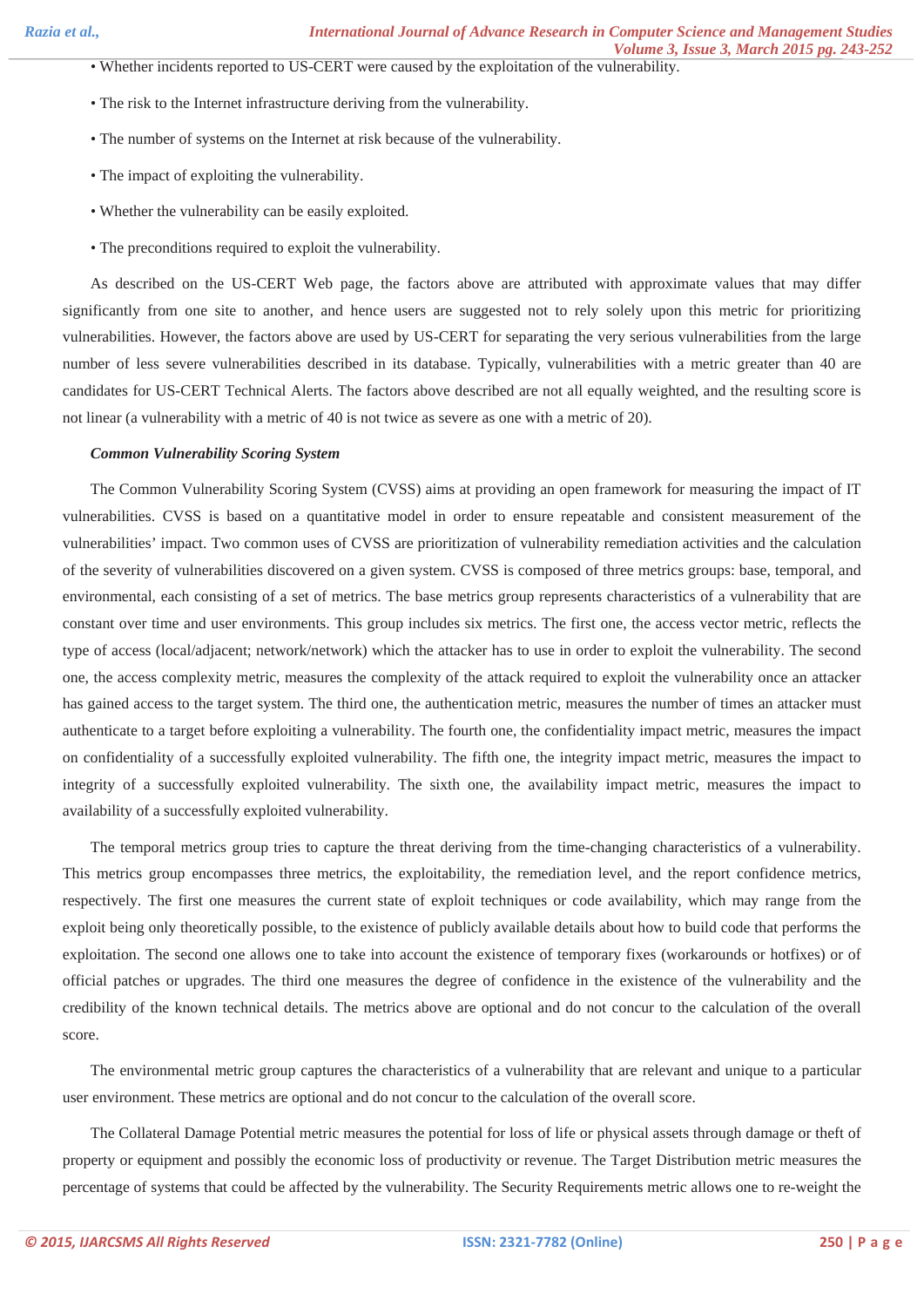base security metrics (confidentiality, integrity, availability), by taking into account the relevance of the corresponding security requirement for the affected IT asset to a user's organization.

The metrics described above require the involvement of different stakeholders and organizations' roles in the different phases of the application or system life cycle. Generally, the base and temporal metrics should be specified by vulnerability bulletin analysts, security product vendors, or application vendors because they typically have better information about the characteristics of a vulnerability than users. The environmental metrics, however, should be specified by users because they can more properly assess the potential impact of a vulnerability within their own environment.

## *SANS Critical Vulnerabiliy Analysis Scale*

SANS Critical Vulnerability Analysis Scale Ratings ranks vulnerabilities using several key factors and varying degrees of weight, as reported by the users, such as:

- The diffusion of the affected product.
- Whether the vulnerability affected a server or client system.
- Whether the vulnerability is related to default configurations/installations.
- The IT assets affected (e.g. databases, e-commerce servers).
- The network infrastructure affected (DNS, routers, firewalls).
- The public availability of exploit code.
- The difficulty in exploiting the vulnerability.

Depending on the above factors, vulnerabilities are ranked as critical, high,moderate, or low. Critical vulnerabilities typically affect default installationsof very widely deployed software, and result in root compromise of servers or infrastructure devices. Moreover, the information required for exploiting them (such as example exploit code) is widely available to attackers. Further, exploitation is usually straightforward, in the sense that the attacker does not need any special authentication credentials, or knowledge about individual victims, and does not need to social engineer a target user into performing any special functions. High vulnerabilities are typically those that have the potential to become critical, but have one or a few mitigating factors that make exploitation less attractive to attackers. For example, vulnerabilities that have many critical characteristics but are difficult to exploit, that do not result in elevated privileges, or that have a minimally sized victim pool are usually 44 3 Web Services Threats, Vulnerabilities, and Countermeasures rated high. Note that high vulnerabilities where the mitigating factor arises from a lack of technical exploit details will become critical if these details are later made available. Moderate vulnerabilities are those where the scales are slightly tipped in favor of the potential victim. Denial of service vulnerabilities are typically rated moderate, since they do not result in compromise of a target. Exploits that require an attacker to reside on the same local network as a victim, only affect nonstandard configurations or custom applications, require the attacker to social engineer individual victims, or where exploitation only provides very limited access are likely to be rated moderate. Low ranked vulnerabilities have little impact on an organization's infrastructure. These types of vulnerabilities usually require local or physical system access or may often result in client side privacy or denial of service issues and information leakage of organizational structure, system configuration and versions, or network topology. Alternatively, a low ranking may be applied when there is not enough information to fully assess the implications of a vulnerability. For example, vendors often imply that exploitation of a buffer overflow will only result in a denial of service.

#### **V. CONCLUSION**

vulnerabilities are ranked as critical, high,moderate, or low. Critical vulnerabilities typically affect default installations of very widely deployed software, and result in root compromise of servers or infrastructure devices. Moreover, the information